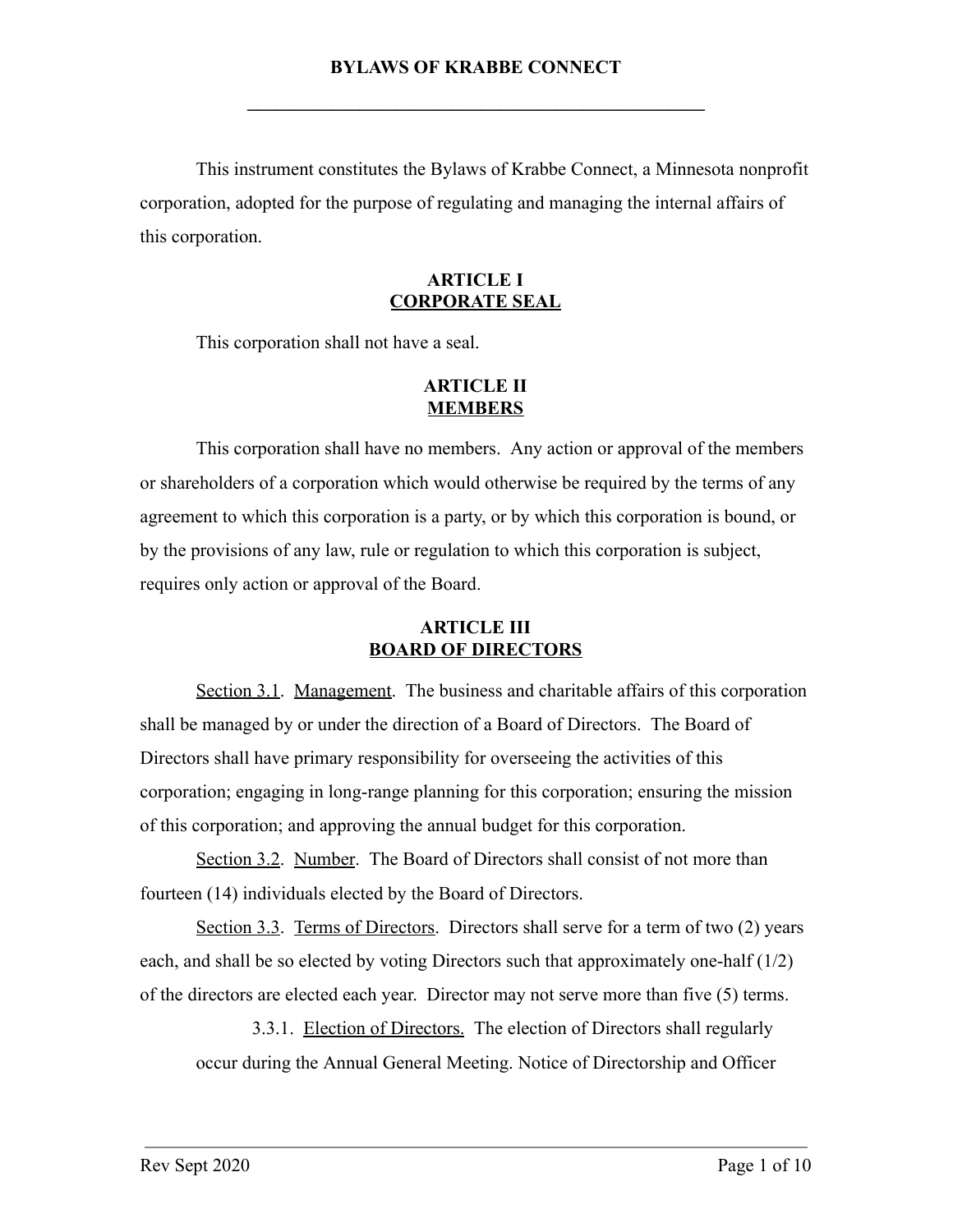0penings and requests for nominations shall occur not less than 30 days in advance of the Annual General Meeting or special meeting at which elections shall occur. Newly elected directors take office at the end of the meeting at which they are voted into office.

3.3.2. Director Candidate Eligibility. Candidates for Directorships who are eligible to run include: New candidates who have been and accepted nomination; Existing Directors of less than five (5) terms who will have assumed the current term of more than one (1) year but less than (2) years previously; Officers as designated in Section 4.2.

Section 3.4. Resignation of Directors. A director may resign at any time by giving written notice to one of the Co-Chairs. The resignation is effective without acceptance when the notice is given to a Co-Chair, unless a later effective time is specified in the notice.

Section 3.5. Removal of Directors. A director may be removed from office, with or without cause, by the affirmative vote of a majority of the directors present at a duly held meeting; provided that not less than seven (7) days and not more than thirty (30) days' notice of such meeting stating that removal of such director is to be on the agenda for such meeting shall be given to each director.

Section 3.6. Filling Vacancies. In the event of the death, removal or resignation of a director, a successor to fill the unexpired term shall be elected by the affirmative vote of a majority of the directors present at a duly held meeting. The newly elected Director shall assume a term that will end on the date of the second Annual General Meeting following the meeting at which elected.

Section 3.7. Regular Meetings/Annual Meeting. The Board of Directors shall have regular meetings at such places and times as it shall establish by resolution. The last regular meeting each year will be deemed to be the Annual General Meeting of the Board of Directors.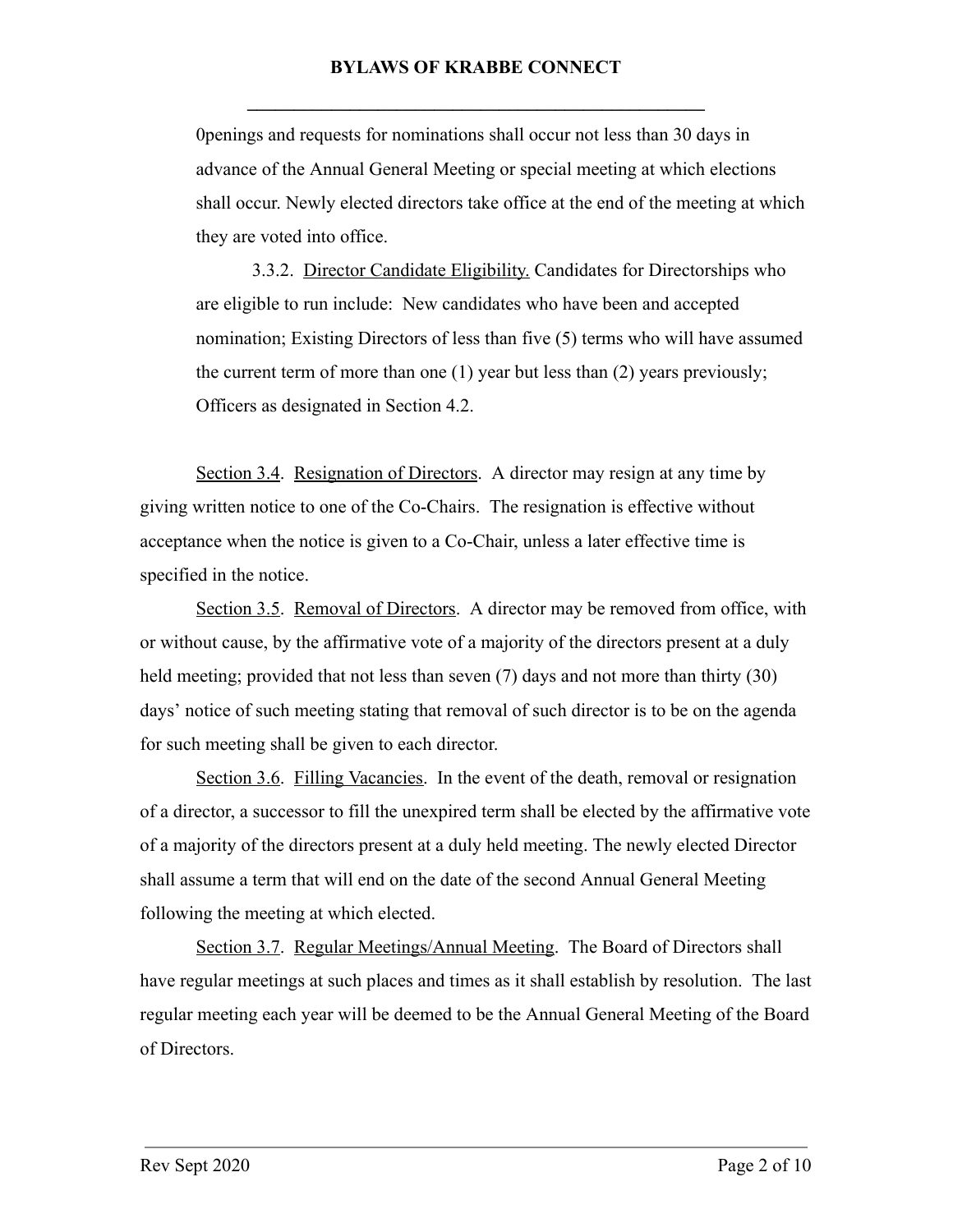Section 3.8. Special Meetings. Special meetings of the Board of Directors may be called at any time upon request of a Co-Chair, the President or any two (2) directors, provided that any such request shall specify the purpose or purposes for the meeting.

Section 3.9. Place of Meetings. The Board of Directors and any committee thereof, may hold its meetings at such places, whether in this state or in any other state, as a majority of the directors then in office may from time to time appoint. Upon failure to appoint any other place, such meetings shall be held at the principal offices of this corporation.

Section 3.10 . Quorum . At all meetings of the Board of Directors forty percent (40%) of the directors then in office shall be necessary and sufficient to constitute a quorum for the transaction of business.

Section 3.11 . Number Required for Action by Directors . Except where otherwise required by law, the Articles or these Bylaws, the affirmative vote of a majority of the directors present at a duly held meeting shall be sufficient for any action.

Section 3.12. Written Action. Any action required or permitted to be taken at a meeting of the Board of Directors may be taken by written action signed, or consented to by authenticated electronic communication, by the number of directors required to take the same action at a meeting of the Board of Directors at which all directors were present. The written action is effective when signed by the required number of directors, unless a different effective date is provided in the written action. When written action is taken by less than all of the directors, all directors shall be notified immediately of its text and effective date, except that failure to provide such notice does not invalidate the written action.

Section 3.13. Action by Electronic Communication.

3.13.1 Any meeting among directors may be conducted solely by one or more means of remote communication through which all of the directors may participate in the meeting, if the same notice is given of the meeting required by Section 3.14, and if the number of directors participating in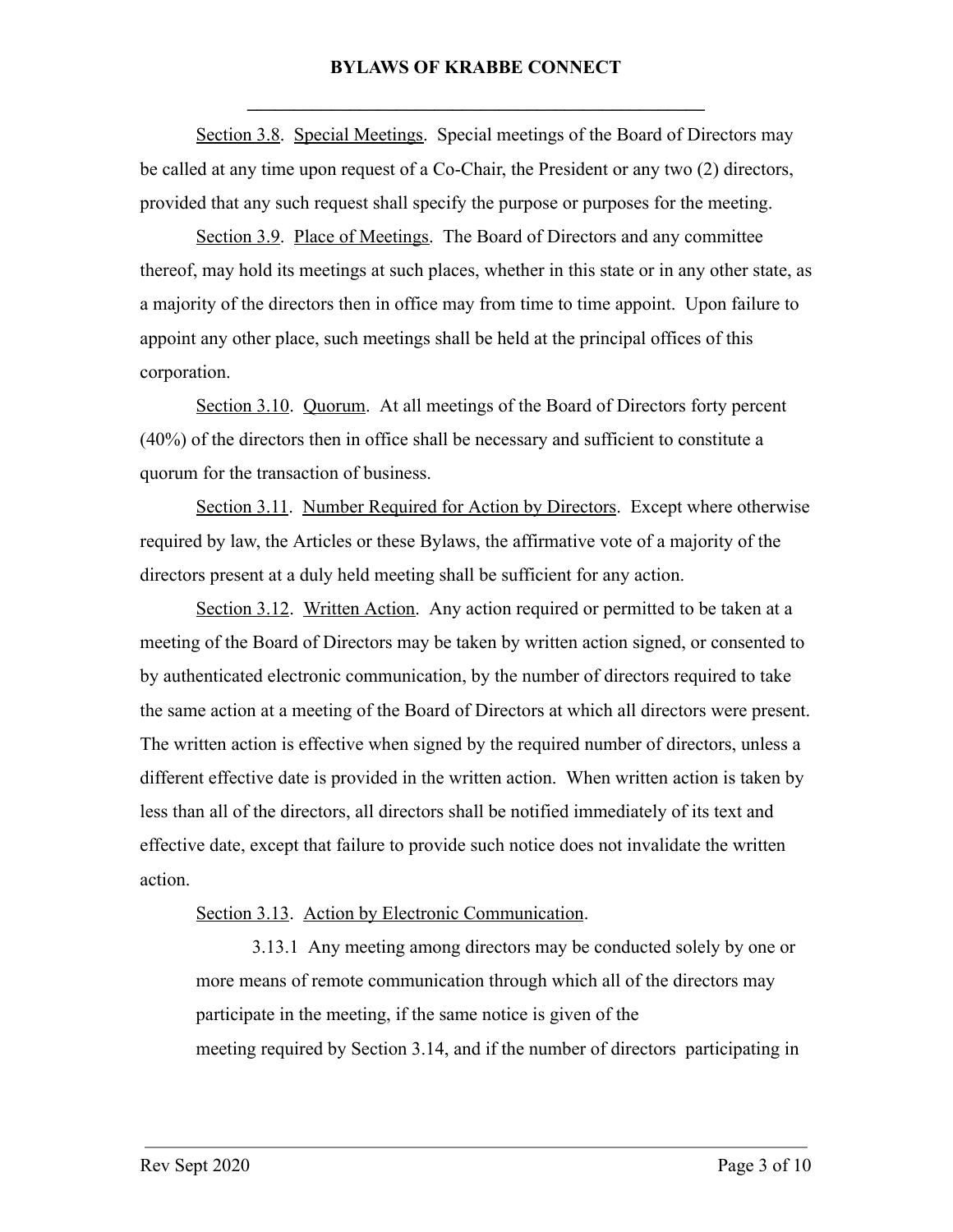the meeting is sufficient to constitute a quorum at a meeting. Participation in a meeting by that means constitutes presence at the meeting.

3.13.2 A director may participate in a Board or committee meeting by means of conference telephone or, if authorized by the Board, by such other means of remote communication, in each case through which that person, other persons so participating, and all persons physically present at the meeting may participate with each other during the meeting. Participation in a meeting by that means constitutes presence at the meeting.

Section 3.14 . Notice . Notice of any meeting of the Board of Directors shall be given at least five (5) days prior to the date of the meeting by written notice emailed to each director at his or her designated address. Notice may also be given by a form of electronic communication consented to by the director to whom the notice is given. Consent by a director to notice given by electronic communication may be given in writing or by authenticated electronic communication. This corporation is entitled to rely on any consent so given until revoked by the director, provided that no revocation affects the validity of any notice given before receipt by this corporation of revocation of the consent. Electronic notice is deemed given:

3.14.1 If by facsimile communication, when directed to a telephone number at which the Director has consented to receive notice;

3.14.2 If by electronic mail, when directed to an electronic mail address at which the Director has consented to receive notice;

3.14.3 If by a posting on an electronic network on which the director has consented to receive notice, together with separate notice to the director of the specific posting, upon the later of: (i) the posting; and (ii) the giving of the separate notice; and

3.14.4 If by any other form of electronic communication by which the director has consented to receive notice, when directed to the person.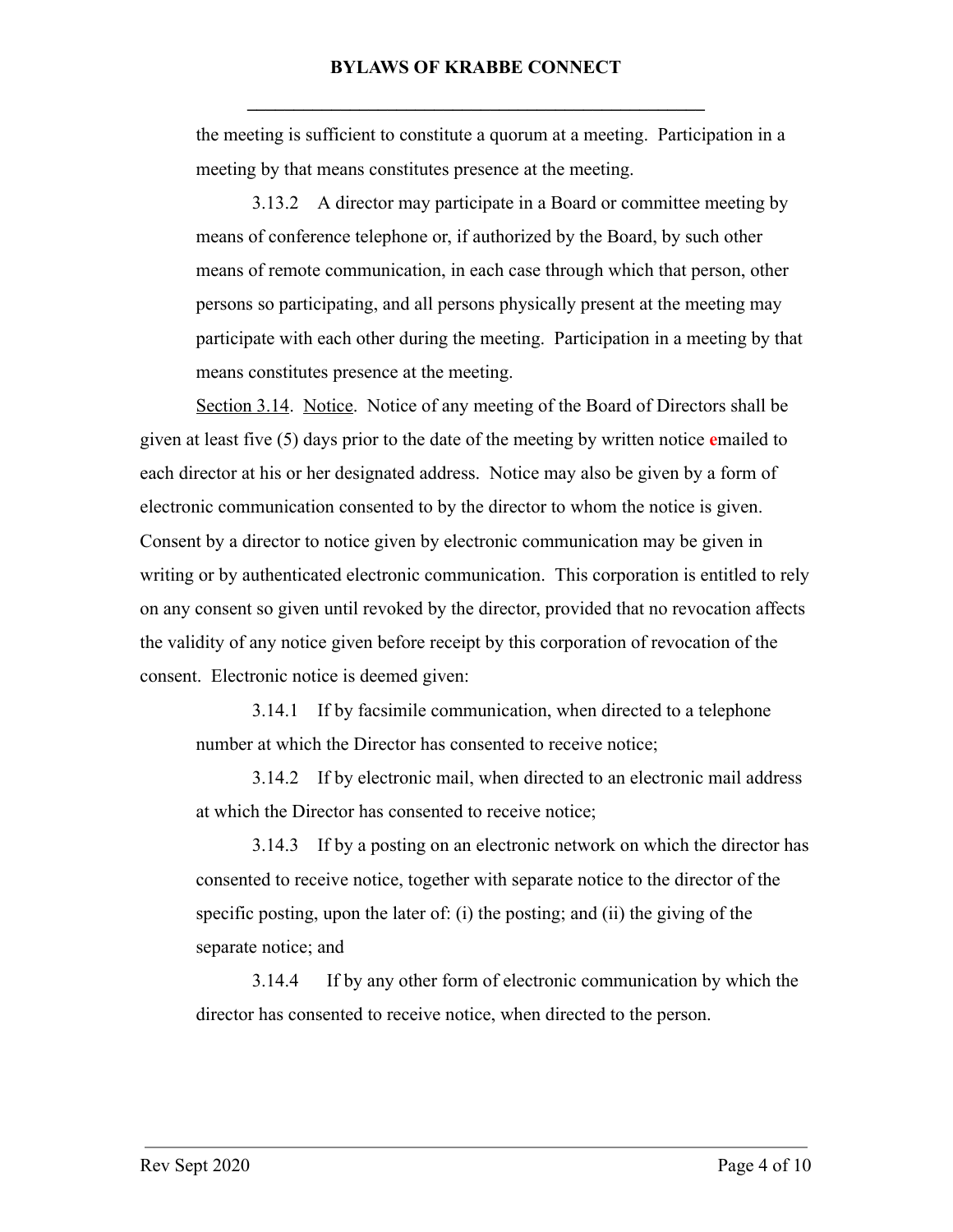If mailed, such notice shall be deemed to be delivered when deposited in the United States mail so addressed, with postage thereon prepaid. The notice need not state the purpose of the meeting unless the meeting is a special meeting as provided in Section 3.8.

Section 3.15. Waiver of Notice. Any director may execute a written waiver of notice of any meeting required to be given by statute or by any provision of these Bylaws before, at or after that meeting, and such waiver when signed and filed as hereinafter provided shall be equivalent to notice. Such waiver shall be filed with the Secretary, who shall enter it upon the minutes or other records of that meeting. Appearance at a meeting by a director shall be deemed a waiver of notice thereof, unless the appearance is solely for the purpose of asserting the illegality of the meeting.

Section 3.16. Compensation of Directors. Directors shall not be compensated for their duties as directors, except that a director may receive a salary for his or her services as an employee, and directors may be reimbursed for expenses incurred on behalf of this corporation.

Section 3.17. Committees. The Board of Directors may establish one or more committees having the authority of the Board in the management of the business of this corporation to the extent determined by the Board. The chair and the members of all committees shall be appointed by the Co-Chairs. Members of a committee need not be directors and shall hold such office for a term of one (1) year from their appointment or until their successors are appointed, whichever occurs first. Meetings of a committee may be called, from time to time, upon request a Co-Chair, the chair of the committee or any two (2) committee members. Notice requirements shall be the same as for special meetings of the Board of Directors, except that notice may be given orally or in writing.

### **ARTICLE IV OFFICERS**

Section 4.1. Appointment of Officers. The officers of this corporation shall be two Co-Chairs, a Vice-Chair, a President, a Secretary, a Treasurer, and such other officers as the Board of Directors may, from time to time, appoint by majority vote at Annual General Meetings on a schedule as delineated in Section 4.2.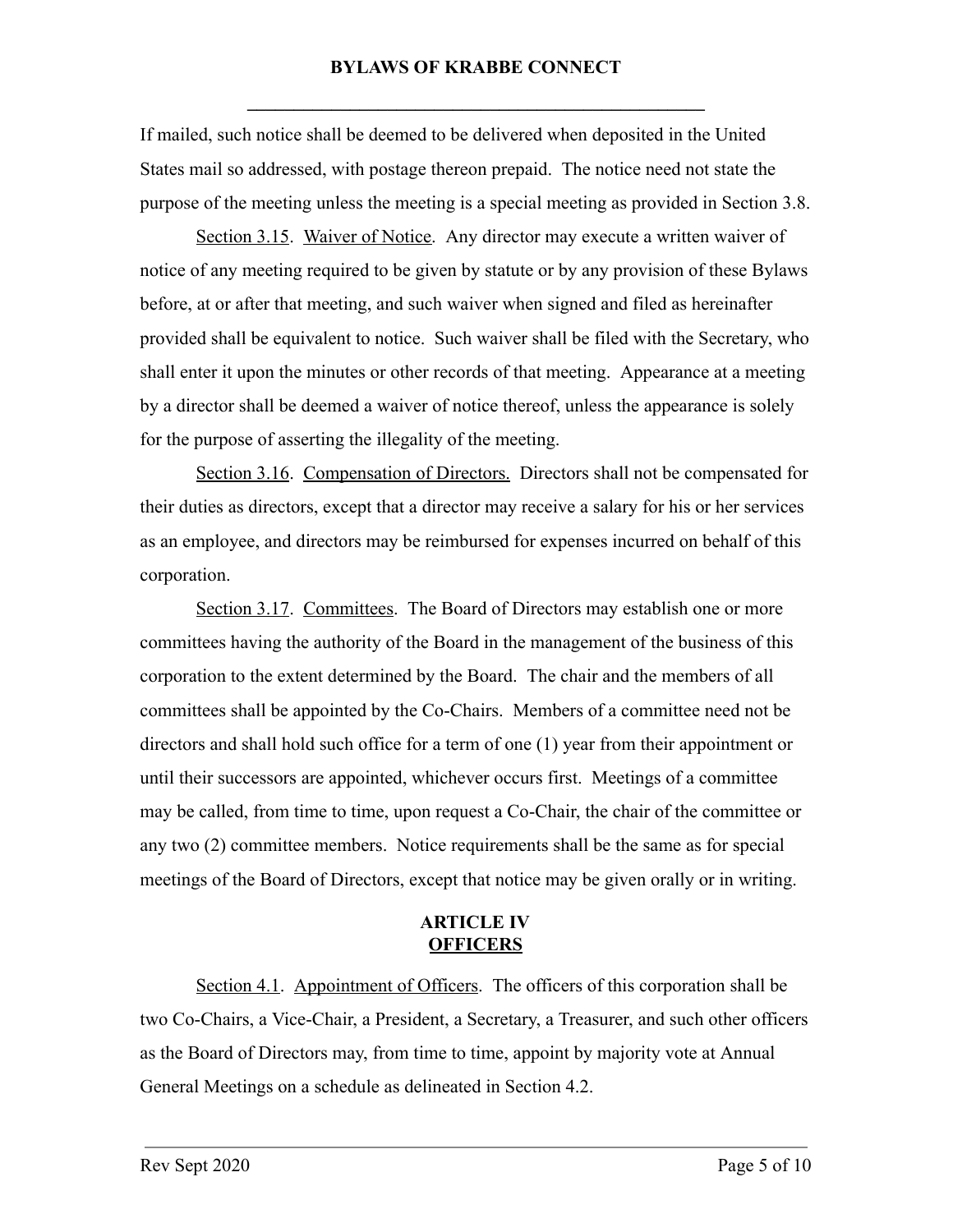Section 4.2. Duties of Officers. The duties of the officers of this corporation shall be:

4.2.1 Co- Chairs. The Co-Chairs shall preside at all meetings of the Board of Directors and shall oversee the long term goals and purposes of this corporation. The Co-Chairs (Vice-Chair and President) shall assume office at the end of the meetings during which they are elected.

4.2.2 Vice-Chair. The Vice-Chair shall be vested with all powers of and perform all the duties of the Co-Chairs in the absence or inability of both Co-Chairs to act, but only so long as such absence or inability continues. The Vice-Chair shall perform such duties as may be determined from time to time by the Board of Directors. The Vice-Chair shall be elected by a majority vote of the voting Board Directors at the Annual General Meeting held during odd years.

 4.2.3 President. The President shall be the chief executive officer of this corporation, shall be responsible for the day to day operations of this corporation, and shall have all of the powers and duties normally belonging to the President, Chief Executive Officer, or Executive Director of a Minnesota nonprofit corporation. He or she shall also perform such other duties as may be determined from time to time by the Board of Directors. The President shall be elected by a majority vote of the voting Board Directors at the Annual General Meeting held during even years.

4.2.4 Secretary. The Secretary shall attend all meetings of the Board of Directors and any committee thereof, and keep the minutes of such meetings, give notices, prepare any necessary certified copies of corporate records, and perform such other duties as may be determined from time to time by the Board of Directors. The Secretary shall be elected by a majority vote of the voting Board Directors at the Annual General Meeting held during even years.

4.2.5 Treasurer. The Treasurer shall have charge of the corporate treasury, receiving and keeping the monies of this corporation, disbursing corporate funds as authorized, and shall have all of the powers and duties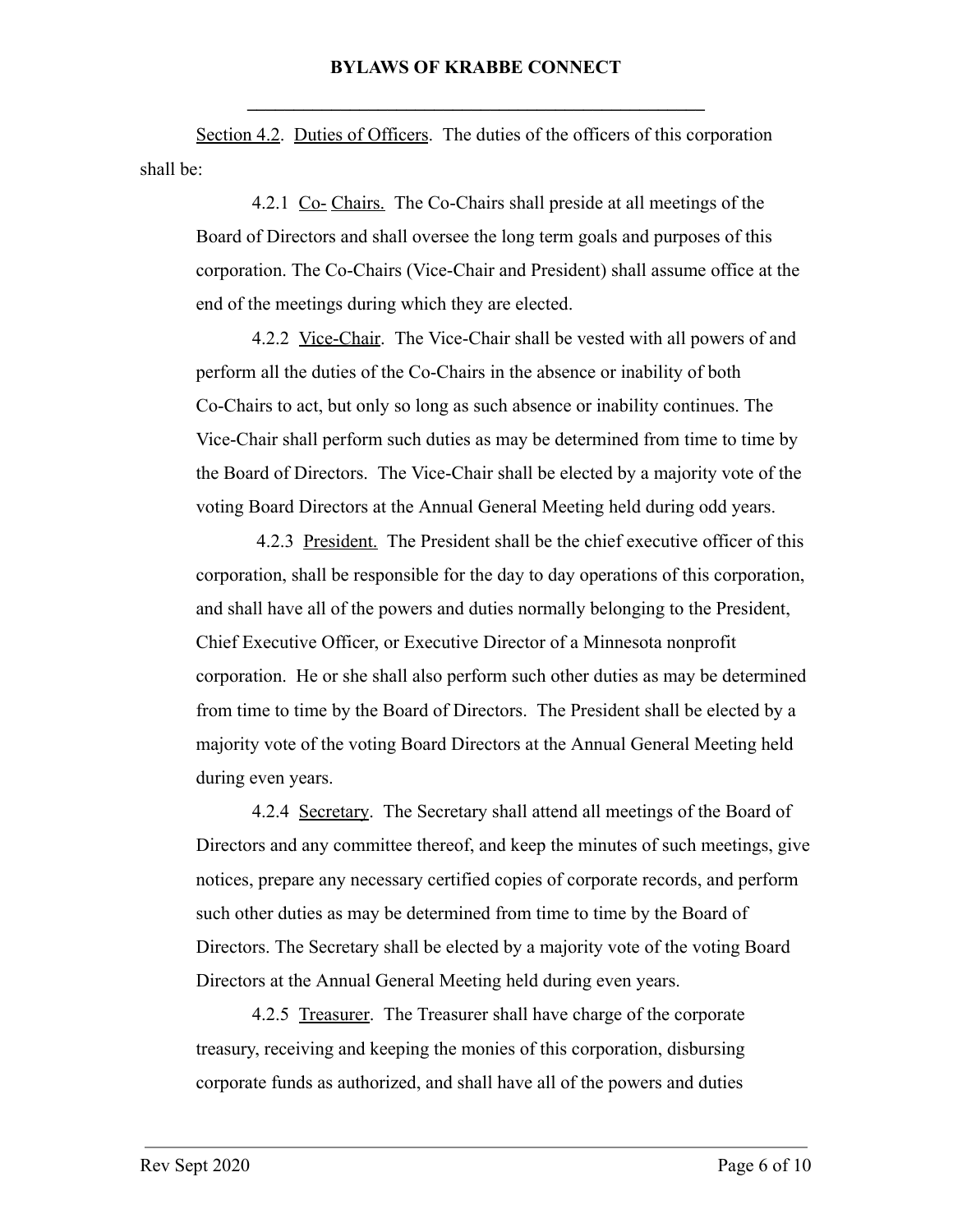normally belonging to the Treasurer of a Minnesota nonprofit corporation. The Treasurer shall be elected by a majority vote of the voting Board Directors at the Annual General Meeting held during odd years.

Section 4.3. Salaries of Officers. The salaries of all officers of this corporation shall be fixed by the Board of Directors. However, no such salary need be fixed if such service is voluntary.

Section 4.4 . Officers as Members of Board of Directors . The Co-Chairs and the Vice-Chair shall be members of the Board of Directors. All other officers may but need not be members of the Board of Directors.

Section 4.5. Resignation of Officers. An officer may resign at any time by giving written notice of the resignation to one of the Co-Chairs of this corporation.

Section 4.6. Removal of Officers. Any officer may be removed, with or without cause, by the affirmative vote of a majority of the directors present at a duly held meeting of the Board of Directors for which notice stating such purpose has been given.

Section 4.7. Filling Vacancies. Any vacancy in an officer's position shall be filled by the Board of Directors of this corporation as designated in section 3.6.

## **ARTICLE V**

### **STANDARD OF CARE AND CONFLICTS OF INTEREST**

Section 5.1. Standard of Care. It is the responsibility of each director of this corporation to discharge his or her duties as a director in good faith, in a manner the director reasonably believes to be in the best interests of this corporation, and with the care an ordinarily prudent person in a like position would exercise under similar circumstances.

Section 5.2 . Identification of Conflicts of Interest . A conflict of interest exists if this corporation contracts with, or enters into a financial transaction with:

5.2.1 One or more of its directors, or a member of the family of a director;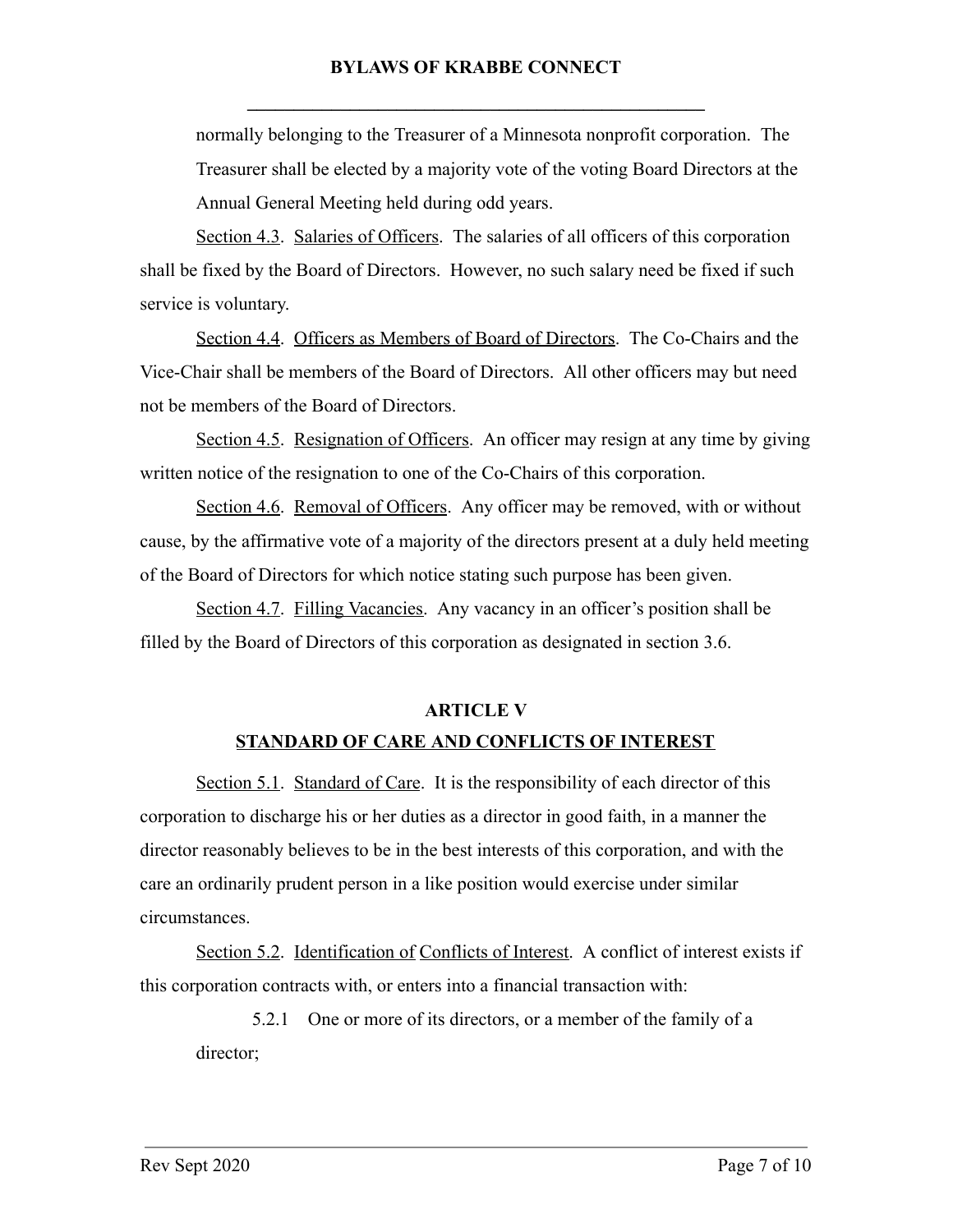5.2.2 A director of a related organization, or a member of the family of a director of a related organization; or

5.2.3 An organization in or of which one or more of this corporation's directors or a member of the family of the director are directors, officers or legal representatives or have a material financial interest.

 A director does not have a material financial interest in a resolution fixing the compensation of the director or fixing the compensation of another director as a director, officer, employee or agent of this corporation, even though the first director is also receiving compensation from this corporation

Section 5.3 . Permissible Conflicts of Interest . A conflict of interest will not cause a contract or transaction with this corporation to be void or voidable because the interested director or other individual/organization are parties, or because the interested director is present at the meeting of the Board of Directors or a committee of the Board of Directors at which the contract or transaction is authorized, approved or ratified, if:

5.3.1 The contract or transaction was, and the person asserting the validity of the contract or transaction sustains the burden of establishing that the contract or transaction was, fair and reasonable as to this corporation at the time it was authorized, approved or ratified; or

5.3.2 The material facts as to the contract or transaction and as to the director's or directors' interest are fully disclosed or known to the Board or a committee, and the Board or committee authorizes, approves or ratifies the contract or transaction in good faith by a majority of the Board or committee, but the interested director or directors shall not be counted in determining the presence of a quorum and shall not vote.

Section 5.4. Definition of Member of the Family. For purposes of this Article, a "member of the family" of a director includes the spouse, parents, children and spouses of children, brothers and sisters or spouses of brothers and sisters of the director, or any combination of them.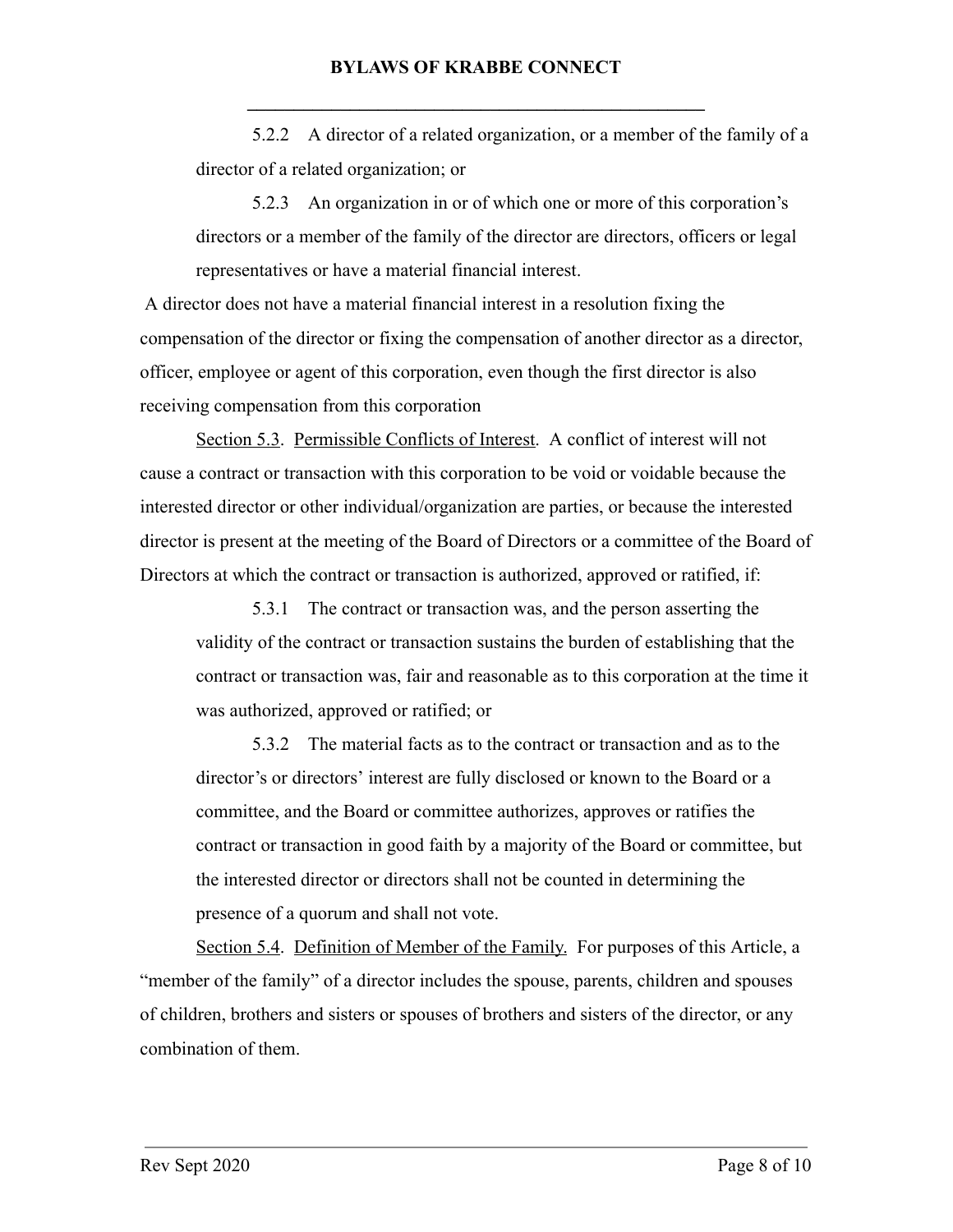# **ARTICLE VI FINANCE**

**\_\_\_\_\_\_\_\_\_\_\_\_\_\_\_\_\_\_\_\_\_\_\_\_\_\_\_\_\_\_\_\_\_\_\_\_\_\_\_\_\_\_\_\_\_\_\_\_\_** 

Section 6.1. Receipts. Any dues, contributions, grants, bequests or gifts made to this corporation shall be accepted or collected only as authorized by the Board.

Section 6.2. Deposits. All funds of this corporation shall be deposited to the credit of this corporation under such conditions and in such banks as shall be designated by the Board of Directors.

Section 6.3. Contracts. All contracts to which this corporation is a party shall be executed and delivered as provided by the Board of Directors.

Section 6.4 . Monies and Investments . All monies and investments of this corporation shall be transferable as provided by the Board of Directors.

Section 6.5. Title to Property. Title to all property shall be held in the name of this corporation.

Section 6.6 . Annual Budget . The annual budget of estimated income, operating expenses and capital expenditures shall be approved by the Board of Directors.

Section 6.7. Summary Financial Report. A summary report of the financial operation of this corporation shall be made by the Treasurer at least annually to the Board of Directors.

### **ARTICLE VII INDEMNIFICATION**

To the full extent permitted by the Minnesota Nonprofit Corporation Act, as amended from time to time, or by other applicable provisions of law, each person who was or is a party or is threatened to be made a party to any threatened, pending or completed action, suit or proceeding, wherever and by whomsoever brought (including any such proceeding, by or in the right of this corporation), whether civil, criminal, administrative or investigative, by reason of the fact that he or she is or was a director or officer of this corporation, or he or she is or was serving at the specific request of the Board of Directors of this corporation as a director, officer, employee or agent of another corporation, partnership, joint venture, trust or other enterprise, shall be indemnified by